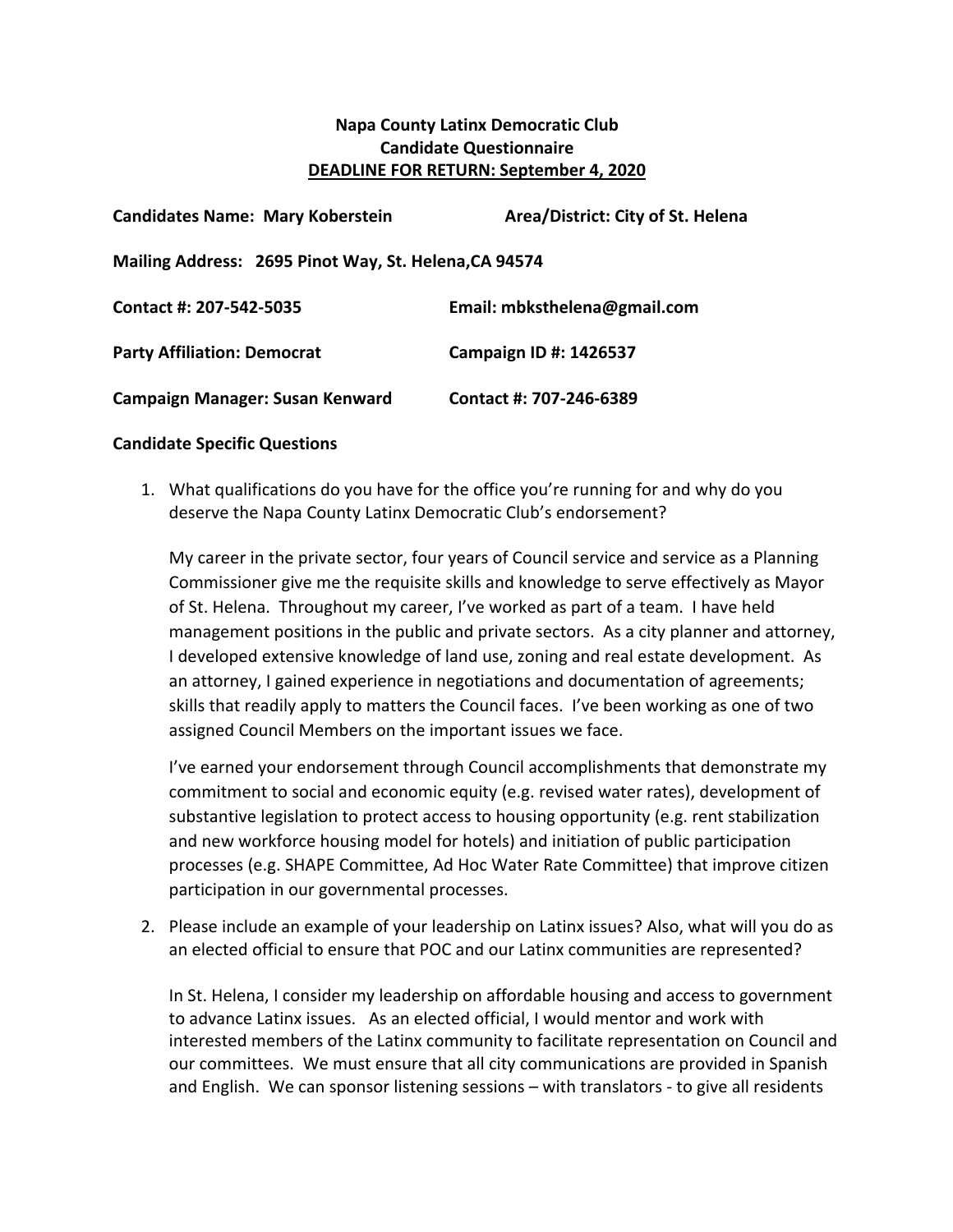the opportunity to learn about and understand issues and concerns of our Latinx community and POC.

3. What are your top three priorities, and how will you ensure that you accomplish those? Major campaign issues are (i) the long term financial viability of the city which is important to safeguard our ability to provide required public services and those our residents enjoy; (ii) lack of affordable housing opportunities; and (iii) the need to address long-neglected city infrastructure and civic buildings . Unlike other candidates, I've developed a detailed action plan to move forward on these issues and published it on my website mayormary.com. I'm different from other candidates in that I've worked extensively over the past four years as part of two-Council member ad hoc committees, to develop facts and options related to all our major issues. I am an acknowledged leader on the Council.

## **Issues**

4. Latinx community members are often deemed essential workers, what will you do to mitigate the effects essential workers suffer during this pandemic, including your employees?

We need to constantly promote and enforce public health standards regarding business operations and visitors. We need to support local businesses to enable them to continue to support workers, an effort I helped spearhead with our direct loan program in St. Helena.

5. How will you tackle the next upcoming natural and public health disaster and how will this plan actively engage the Latinx Community? What is your plan to ensure that disaster planning is culturally competent and provides language access?

We need to be prepared for the next disaster, constantly updating our emergency operations manuals and ensuring that we have competent staff and resources to engage and educate the community. If and when this pandemic is over, we need to look back and learn what we could have done better. To that end, we should invite all members of the community to participate in this review and offer their input and suggestions for what we can do better the next time. There is no excuse for lack of language access. It's unacceptable for our current mayor and administration to publish press releases that state that the Spanish translation is "to come." Reliable translation services are readily available and must be part of our protocols. We can also go beyond our usual channels and reach out to media sources that serve the Latinx community.

6. What is your stance on Black Lives Matter? How do you link this movement to the needs of the Latinx community?

The Black Lives Matter movement is long overdue. Sadly, it took continued tragedy to grow into a national movement. But it is never to late to demand that our legislators and community leaders address the impacts of systemic racism, police brutality and racial equity on Black,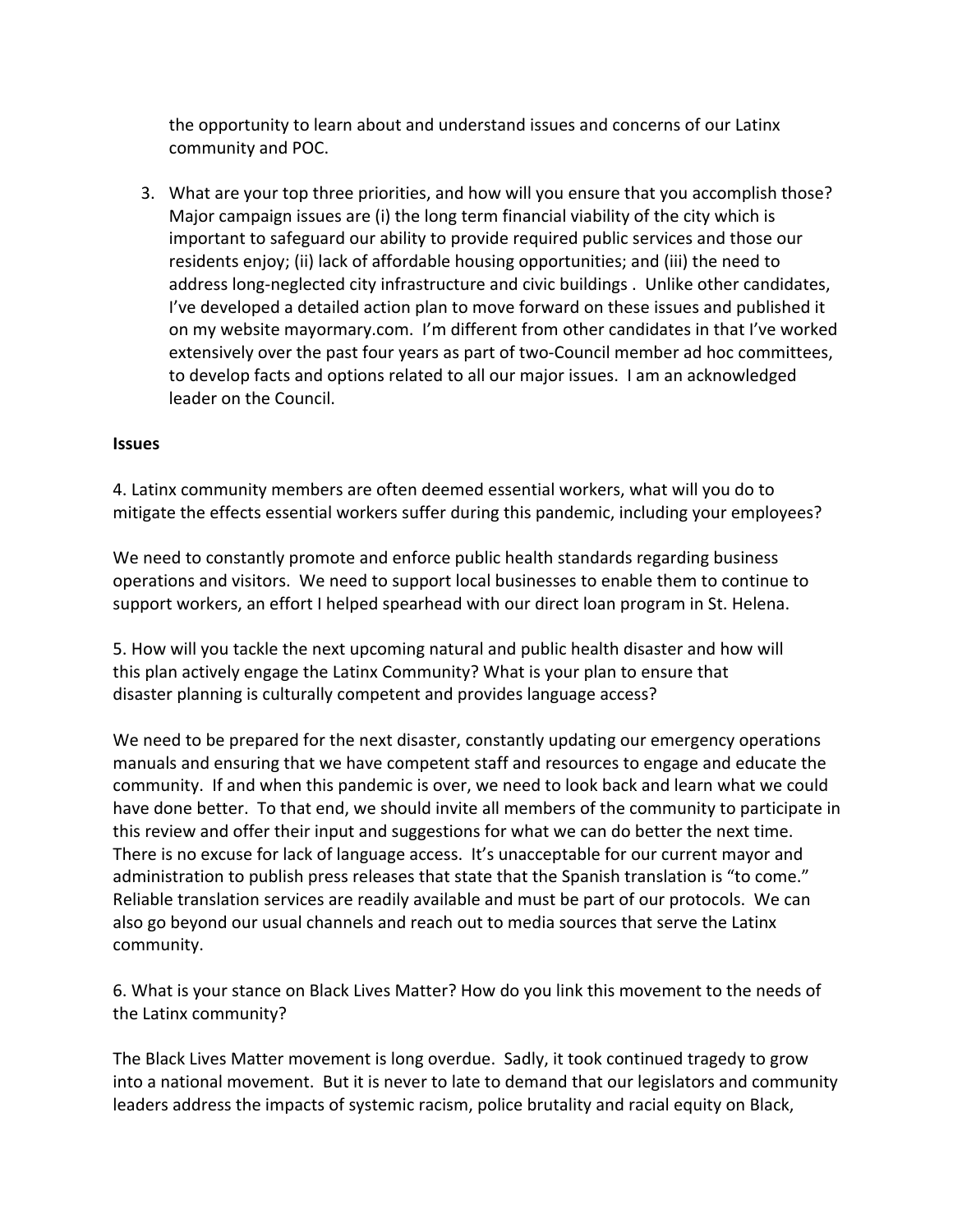indigenous, and other people of color. The needs of the Latinx community are no less important, particularly in Napa Valley.

7. What is your stance on re-appropriating police funding? What does this mean to you in your role and what policies will you pursue to address this call to action?

We can and should refocus our police efforts toward public safety and community service. We should consider appointment of a community relations coordinator and or advisory committee and conduct surveys to understand community concerns. We can partner with other local municipalities to expand services, including mental health. We should conduct more frequent implicit bias training and supplement it with training in cultural awareness. Our communications must be bi-lingual.

8. Families of all ranges continue leaving our community because it is too expensive for them to live here. Many families are doing long commutes in order to work here, therefore increasing their carbon footprint, missing on important family time, and much more. What is your commitment and plan to increase workforce housing so families that work here are able to live here? And what will you do to help keep families that are living here to remain here (e.g. increase the quality of life, health and wellness, youth and children activities, etc.…)

I have been a leader on housing issues in St. Helena. I helped develop the 2018 Housing White Paper in St. Helena that outlined legislative and financial options we can take to maintain and improve access to housing. Over the course of negotiating a Development Agreement for a new hotel, I took the lead to establish a policy that requires a meaningful contribution from new development to increase housing opportunities. We need to update our housing impact fees and financial condition generally. A strengthened general fund and Housing Trust Fund could enable us to provide downpayment assistance to new buyers, or to purchase and deed restrict reasonably priced housing when it goes on the market.

9. Do you believe it is the role of elected officials to take policy steps to assure adequate affordable housing? Yes X No \_\_\_\_

9a. Specifically, what suggestions do you have to make housing more affordable? And would you support requiring new developments to set aside a certain percentage of affordable housing?

Yes I support percentage participation in housing, for residential and commercial development. As a lawyer and planner I recognized that St. Helena was failing to enforce the provisions of our existing inclusionary housing ordinance. I brought it to the attention of Council and our city attorney and expect that we'll enforce it moving forward. I'm happy to expand on this answer with more information regarding the Development Agreement I negotiated that is referenced in the response to question #8.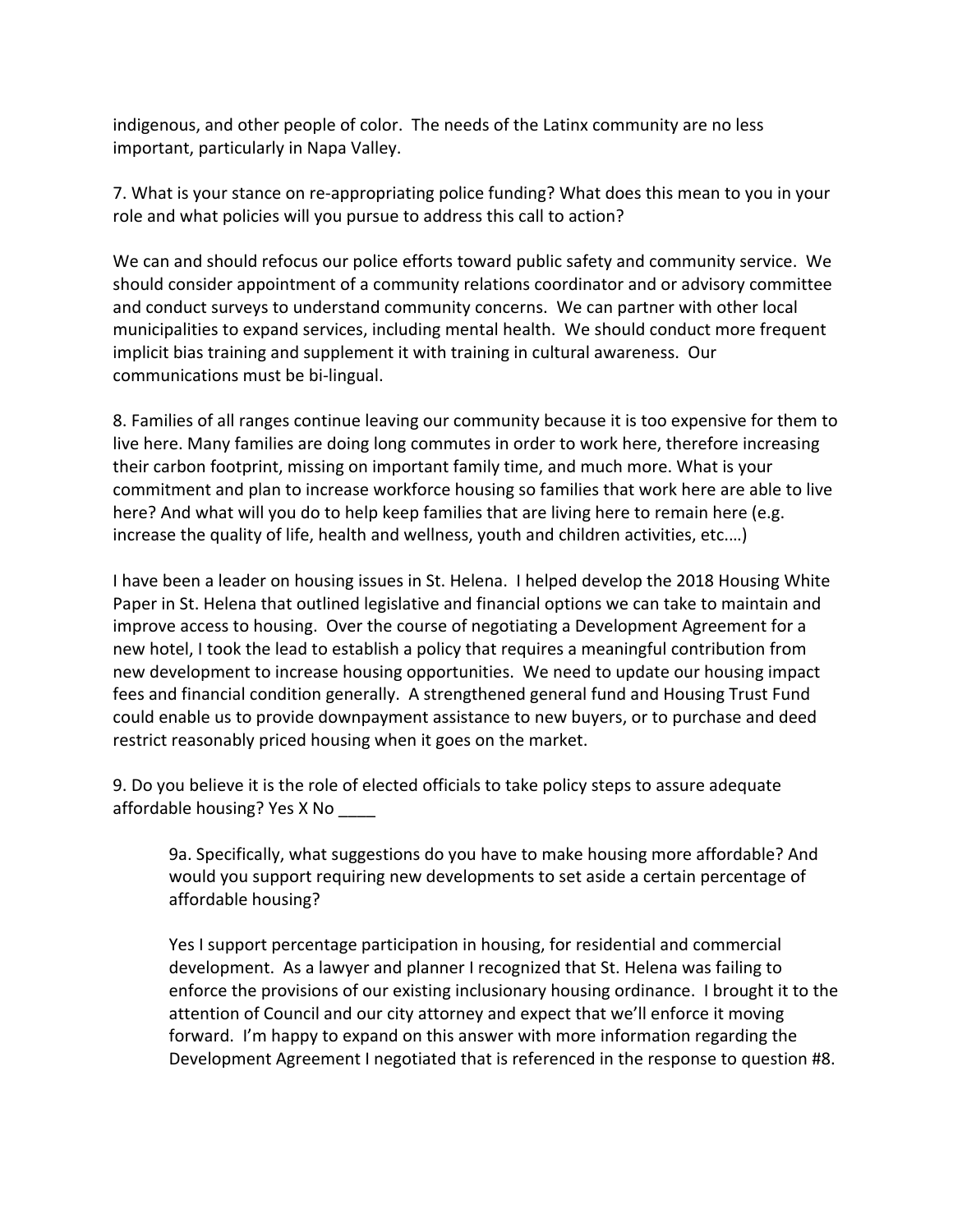10. According to a report from July 28<sup>th</sup>, 2020, homelessness has continued to increase for the last several years in Napa County. In 2016, 317 people were reported to be homeless. In 2020, it reported 464 people. What can you do in the role you're running for to address this important and growing issue?

We can partner with and provide financial assistance to social service and other organizations that work to address homelessness.

11. In the role you're running for, what can you do to help ensure that transportation meets the needs of youth, working people, families, and seniors?

We can work with local businesses to facilitate van and ride sharing programs that they're interested in providing for their employees, or that provide better access to community facilities, such as the hospital, for example. We should work with other governmental units whose mission relates directly to transportation.

12. What action steps will you take to diversify the local workforce in your city or town? Additionally, what hiring processes will you pursue to increase the diversity of your City/Town's staff, and boards and commissions?

We should adhere to equal access to employment policies. We have limited legislative ability to place hiring restrictions on private employers but we can assist their ability to reach and employ and diverse workforce by increasing housing opportunity in our community. We can also support efforts to increase the minimium wage and a path to citizenship for undocumented workers.

12a. Do you support a policy where aspiring citizens can serve on boards and commissions? X Yes.

13. Racial Gaps In Maternal Mortality Persist. Black mothers die at a rate that's 3.3 times greater than whites, and Native American or Alaskan Native women die at a rate 2.5 times greater than whites, according to a report from the Centers for Disease Control and Prevention. Would you work to decrease maternal mortality among women of color, protect reproductive rights and a women's right to choose? X. Yes No

This is an area where I can be most productive by working with and providing financial support to agencies whose mission is focused on womens' reproductive rights and healthcare.

14. What is at least one specific thing you can do as an elected official to address the needs of LGBTQIA+ people?

St. Helena's vision is to be a diverse and safe community. We can fulfill that vision by being welcoming and inclusive and doing what we can to reach and serve the LGBTQ community. For example, the city can work with other partners to create opportunities to increase awareness and understanding of LGBTQ identity and issues. The city can provide direct funding to